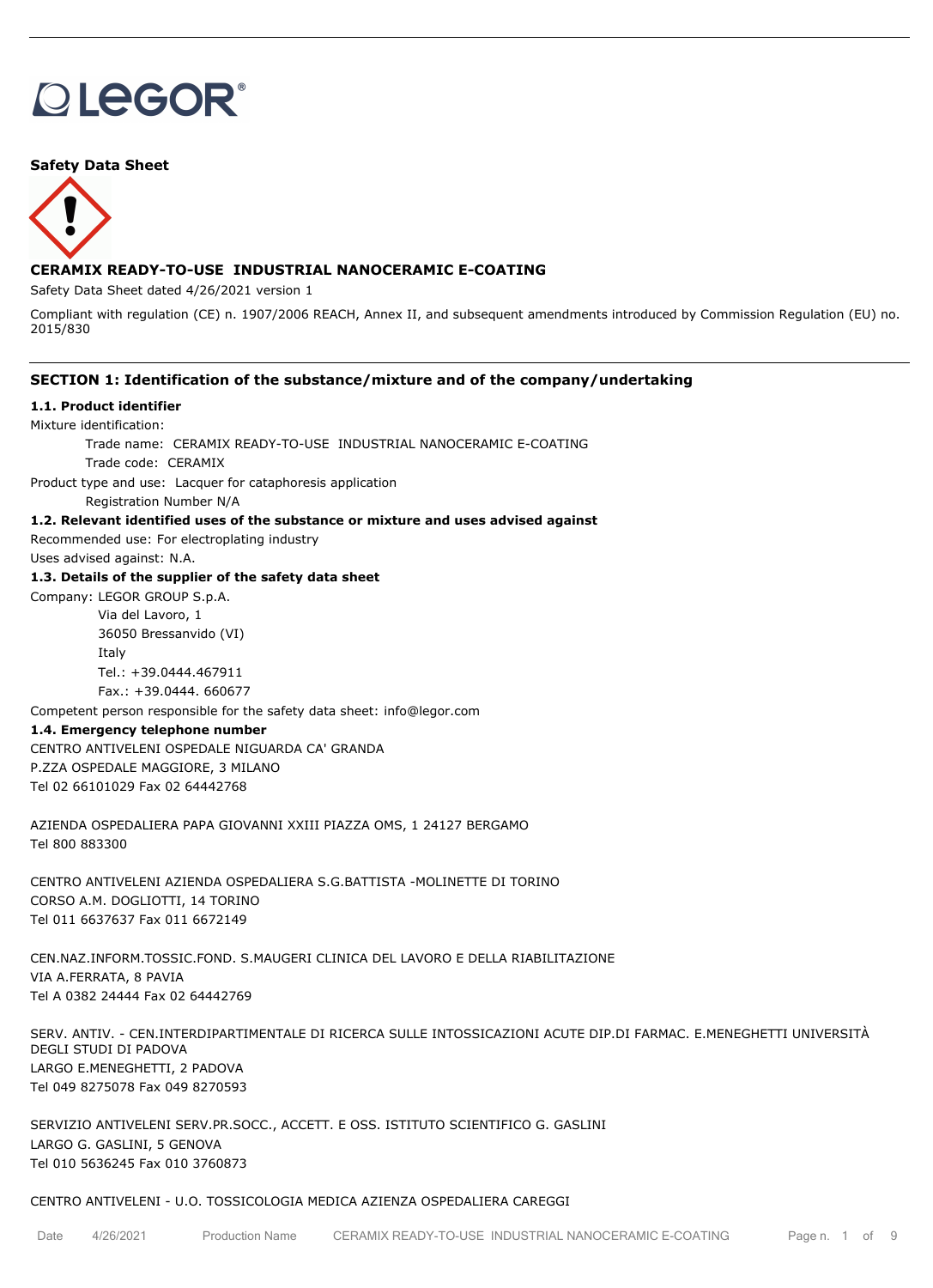VIALE G.B. MORGAGNI, 65 FIRENZE Tel 055 4277238 Fax 055 4277925

CENTRO ANTIVELENI POLICLINICO A.GEMELLI - UNIVERSITA' CATTOLICA DEL SACRO CUORE LARGO F.VITO, 1 ROMA Tel 06 3054343 Fax 06 3051343

CENTRO ANTIVELENI - ISTITUTO DI ANESTESIOLOGIA E RIANIMAZIONE UNIVERSITÀ DEGLI STUDI DI ROMA LA SAPIENZA VIALE DEL POLICLINICO, 155 ROMA Tel 06 49970698 Fax 06 4461967

AZ. OSP. UNIV. FOGGIA V.LE LUIGI PINTO, 1 71122 FOGGIA Tel 0881 732326

CENTRO ANTIVELENI AZIENDA OSPEDALIERA A. CARDARELLI VIA CARDARELLI, 9 NAPOLI Tel 081 7472870 Fax 081 7472880

# **SECTION 2: Hazards identification**



**2.1. Classification of the substance or mixture**

## **Regulation (EC) n. 1272/2008 (CLP)**

Eye Irrit. 2 Causes serious eye irritation.

Adverse physicochemical, human health and environmental effects:

#### No other hazards **2.2. Label elements**

**Regulation (EC) No 1272/2008 (CLP):**

**Pictograms and Signal Words**



Warning

## **Hazard statements**

H319 Causes serious eye irritation.

#### **Precautionary statements**

| P264 | Wash  Thoroughly after handling.                                                              |
|------|-----------------------------------------------------------------------------------------------|
| P280 | Wear protective gloves/protective clothing/eye protection/face protection/hearing protection/ |

P337+P313 If eye irritation persists: Get medical advice/attention.

## **Special provisions according to Annex XVII of REACH and subsequent amendments:**

None

# **2.3. Other hazards**

No PBT Ingredients are present

Other Hazards: No other hazards

# **SECTION 3: Composition/information on ingredients**

**3.1. Substances**

N.A.

#### **3.2. Mixtures**

Mixture identification: CERAMIX READY-TO-USE INDUSTRIAL NANOCERAMIC E-COATING

# **Hazardous components within the meaning of the CLP regulation and related classification:**

| Qty | Name | Ident. Numb. Classification |  | <b>Registration Number</b> |
|-----|------|-----------------------------|--|----------------------------|
|-----|------|-----------------------------|--|----------------------------|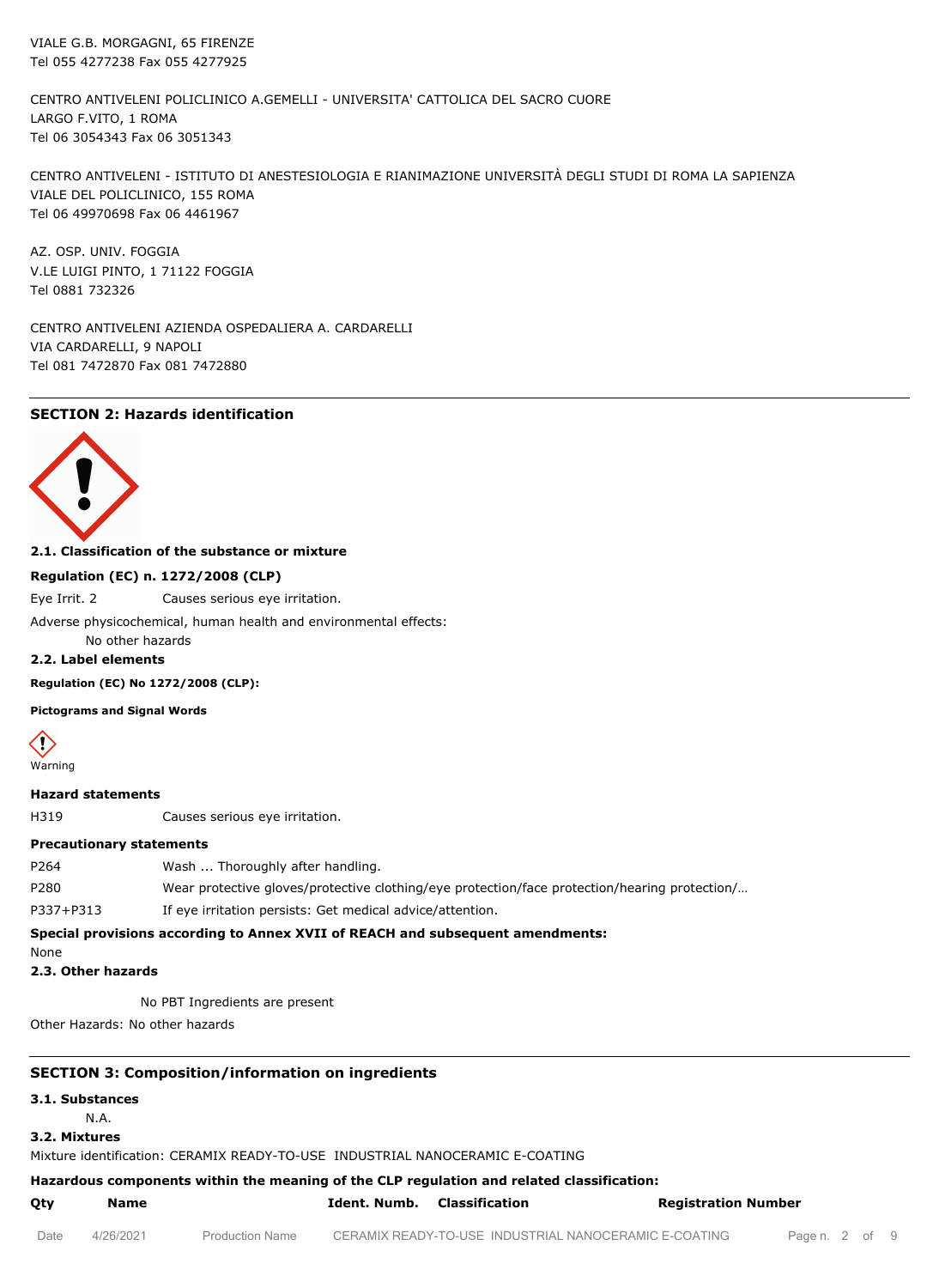| $< 5\%$ | butan-1-ol; n-butanol                                         | CAS: 71-36-3<br>EC:200-751-6<br>Index:603-004-<br>$00 - 6$  | Flam. Lig. 3, H226; STOT SE 3,<br>H335; Skin Irrit. 2, H315; Eye<br>Dam. 1, H318, H336; Acute Tox.<br>4, H302 |
|---------|---------------------------------------------------------------|-------------------------------------------------------------|---------------------------------------------------------------------------------------------------------------|
| $< 5\%$ | 1-methoxy-2-propanol;<br>monopropylene glycol methyl<br>ether | CAS: 107-98-2<br>EC:203-539-1<br>Index:603-064-<br>$00 - 3$ | Flam. Lig. 3, H226; STOT SE 3,<br>H336                                                                        |

## **SECTION 4: First aid measures**

#### **4.1. Description of first aid measures**

#### In case of skin contact:

Immediately take off all contaminated clothing.

Areas of the body that have - or are only even suspected of having - come into contact with the product must be rinsed immediately with plenty of running water and possibly with soap.

Wash thoroughly the body (shower or bath).

Remove contaminated clothing immediatley and dispose off safely.

After contact with skin, wash immediately with soap and plenty of water.

In case of eyes contact:

After contact with the eyes, rinse with water with the eyelids open for a sufficient length of time, then consult an opthalmologist immediately.

Protect uninjured eye.

In case of Ingestion:

Do not induce vomiting, get medical attention showing the SDS and label hazardous.

In case of Inhalation:

Remove casualty to fresh air and keep warm and at rest.

## **4.2. Most important symptoms and effects, both acute and delayed**

Eye irritation

Eye damages

#### **4.3. Indication of any immediate medical attention and special treatment needed**

In case of accident or unwellness, seek medical advice immediately (show directions for use or safety data sheet if possible).

## **SECTION 5: Firefighting measures**

#### **5.1. Extinguishing media**

Suitable extinguishing media:

Water

Carbon dioxide (CO2).

Extinguishing media which must not be used for safety reasons:

None in particular.

#### **5.2. Special hazards arising from the substance or mixture**

Do not inhale explosion and combustion gases.

Burning produces heavy smoke.

# **5.3. Advice for firefighters**

Use suitable breathing apparatus .

Collect contaminated fire extinguishing water separately. This must not be discharged into drains.

Move undamaged containers from immediate hazard area if it can be done safely.

## **SECTION 6: Accidental release measures**

## **6.1. Personal precautions, protective equipment and emergency procedures**

Wear personal protection equipment.

Remove persons to safety.

See protective measures under point 7 and 8.

## **6.2. Environmental precautions**

Do not allow to enter into soil/subsoil. Do not allow to enter into surface water or drains.

Retain contaminated washing water and dispose it.

In case of gas escape or of entry into waterways, soil or drains, inform the responsible authorities.

Suitable material for taking up: absorbing material, organic, sand

# **6.3. Methods and material for containment and cleaning up**

Suitable material for taking up: absorbing material, organic, sand Wash with plenty of water.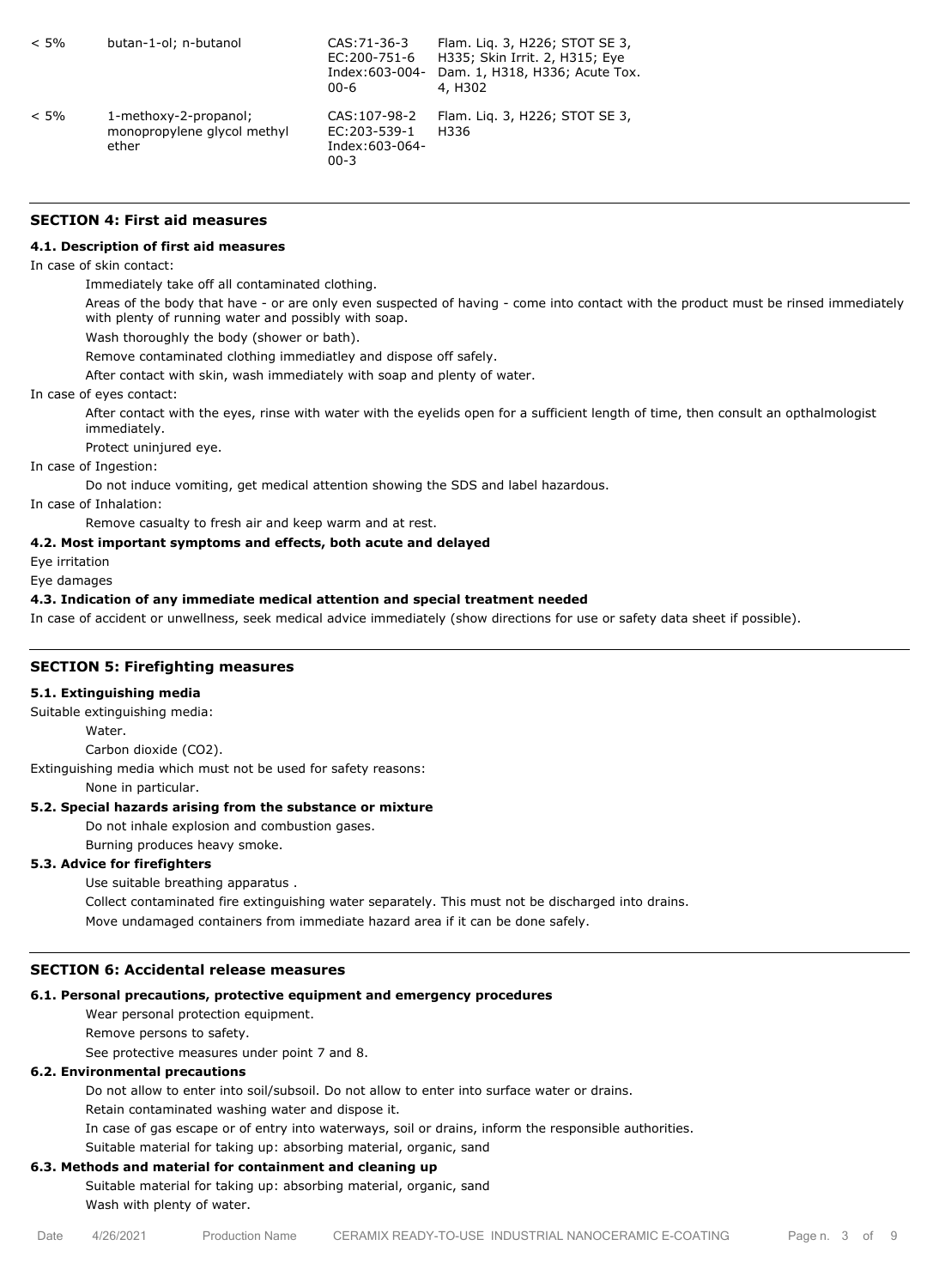#### **6.4. Reference to other sections**

See also section 8 and 13

# **SECTION 7: Handling and storage**

#### **7.1. Precautions for safe handling**

Avoid contact with skin and eyes, inhaltion of vapours and mists.

Don't use empty container before they have been cleaned.

Before making transfer operations, assure that there aren't any incompatible material residuals in the containers.

Contamined clothing should be changed before entering eating areas.

Do not eat or drink while working.

See also section 8 for recommended protective equipment.

#### **7.2. Conditions for safe storage, including any incompatibilities**

Incompatible materials:

None in particular.

Instructions as regards storage premises:

Adequately ventilated premises.

#### **7.3. Specific end use(s)**

Recommendation(s)

None in particular

Industrial sector specific solutions:

None in particular

#### **SECTION 8: Exposure controls/personal protection**

## **8.1. Control parameters**

#### **Community Occupational Exposure Limits (OEL)**

| Component                                                     | <b>OEL</b><br><b>Type</b> | Country    | <b>Ceiling</b> | mq/m3 | <b>Long Term Long Term Short</b><br>ppm | Term<br>mg/m3 | <b>Short</b><br>Term ppm | <b>Behaviour Notes</b> |                      |
|---------------------------------------------------------------|---------------------------|------------|----------------|-------|-----------------------------------------|---------------|--------------------------|------------------------|----------------------|
| butan-1-ol; n-butanol                                         | ACGIH                     | <b>NNN</b> |                |       | 20                                      |               |                          |                        | Eye and URT irr      |
| 1-methoxy-2-propanol;<br>monopropylene glycol<br>methyl ether | EU                        | <b>NNN</b> |                | 375   | 100                                     | 563           | 150                      |                        | Skin                 |
|                                                               | ACGIH                     | NNN        |                |       | 50                                      |               | 100                      |                        | A4 - Eye and URT irr |

#### **8.2. Exposure controls**

Eye protection:

Use close fitting safety goggles, don't use eye lens.

Protection for skin:

Use clothing that provides comprehensive protection to the skin, e.g. cotton, rubber, PVC or viton.

Protection for hands:

Use protective gloves that provides comprehensive protection, e.g. P.V.C., neoprene or rubber.

Respiratory protection: N.A.

Thermal Hazards:

N.A.

Environmental exposure controls:

N.A.

Hygienic and Technical measures

N.A.

## **SECTION 9: Physical and chemical properties**

#### **9.1. Information on basic physical and chemical properties**

**Physical State** Liquid **Appearance and colour:** White liquid **Odour:** Typical **Odour threshold:** N.A. **pH:** 4,50 **Melting point / freezing point:** N.A. **Initial boiling point and boiling range:** N.A. **Flash point:** 100 °C (212 °F)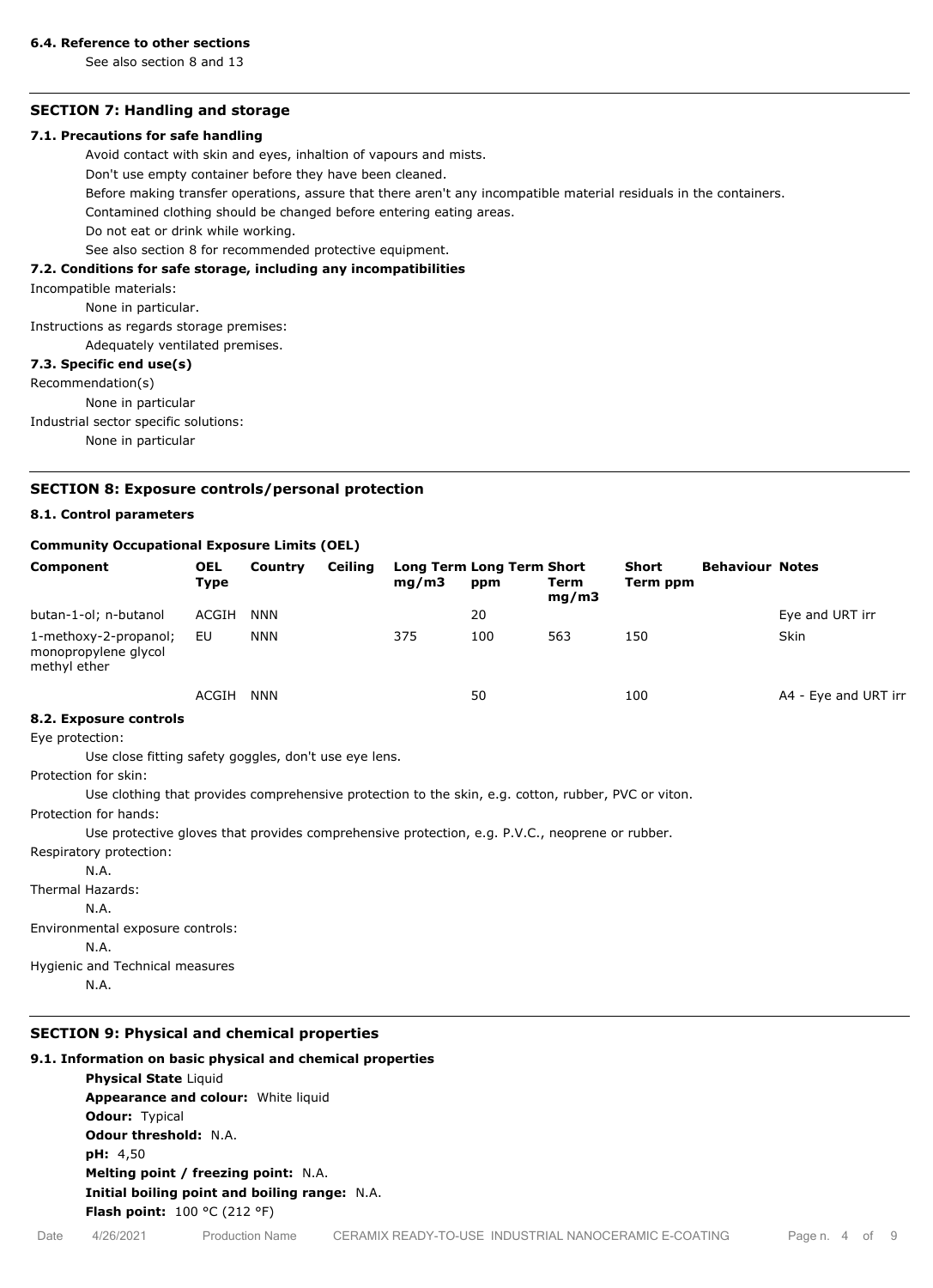**Evaporation rate:** N.A. **Upper/lower flammability or explosive limits:** N.A. **Vapour density:** N.A. **Vapour pressure:** N.A. **Relative density:** N.A. **Solubility in water:** N.A. **Solubility in oil:** N.A. **Partition coefficient (n-octanol/water):** N.A. **Auto-ignition temperature:** N.A. **Decomposition temperature:** N.A. **Viscosity:** N.A. **Explosive properties:** N.A. **Oxidizing properties:** N.A. **Solid/gas flammability:** N.A. **9.2. Other information VOC Directive 2010/75/UE** 6% COV (carbonio volatile): 3,2% **Substance Groups relevant properties** N.A. **Miscibility:** N.A. **Conductivity:** N.A.

# **SECTION 10: Stability and reactivity**

# **10.1. Reactivity**

Stable under normal conditions

# **10.2. Chemical stability**

Data not Available.

## **10.3. Possibility of hazardous reactions**

It may generate flammable gases on contact with elementary metals (alkalis and alkaline earth), nitrides, and powerful reducing agents.

It may catch fire on contact with oxidising mineral acids, elementary metals (alkalis and alkaline earth), nitrides, organic peroxides and hydroperoxides, oxidising agents, and reducing agents.

#### **10.4. Conditions to avoid**

Stable under normal conditions.

## **10.5. Incompatible materials**

None in particular.

## **10.6. Hazardous decomposition products**

## **SECTION 11: Toxicological information**

## **11.1. Information on toxicological effects**

#### **Toxicological Information of the Preparation**

| a) acute toxicity                    | Not classified                                                   |
|--------------------------------------|------------------------------------------------------------------|
|                                      | Based on available data, the classification criteria are not met |
| b) skin corrosion/irritation         | Not classified                                                   |
|                                      | Based on available data, the classification criteria are not met |
| c) serious eye damage/irritation     | The product is classified: Eye Irrit. 2(H319)                    |
| d) respiratory or skin sensitisation | Not classified                                                   |
|                                      | Based on available data, the classification criteria are not met |
| e) germ cell mutagenicity            | Not classified                                                   |
|                                      | Based on available data, the classification criteria are not met |
| f) carcinogenicity                   | Not classified                                                   |
|                                      | Based on available data, the classification criteria are not met |
| q) reproductive toxicity             | Not classified                                                   |
|                                      | Based on available data, the classification criteria are not met |
| h) STOT-single exposure              | Not classified                                                   |
|                                      | Based on available data, the classification criteria are not met |
| i) STOT-repeated exposure            | Not classified                                                   |
|                                      | Based on available data, the classification criteria are not met |
| j) aspiration hazard                 | Not classified                                                   |
|                                      |                                                                  |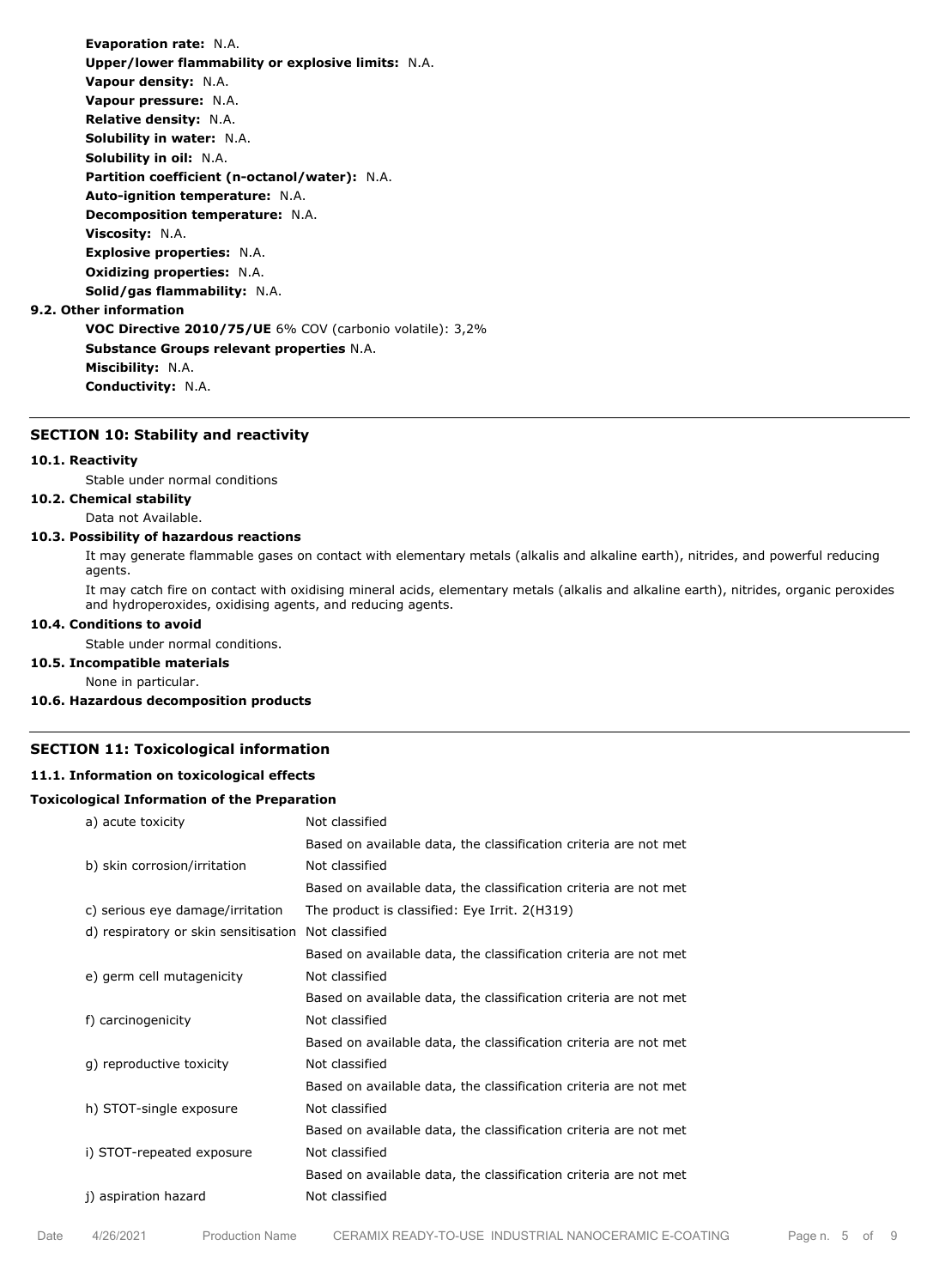### **Toxicological information on main components of the mixture:**

1-methoxy-2-propanol; monopropylene glycol methyl ether

a) acute toxicity LD50 Oral Rat 5300 mg/kg

LD50 Skin Rabbit 13000 mg/kg LC50 Inhalation Rat 54,6 mg/l 4h

#### **SECTION 12: Ecological information**

#### **12.1. Toxicity**

Adopt good working practices, so that the product is not released into the environment. Eco-Toxicological Information:

## **List of Eco-Toxicological properties of the product**

Not classified for environmental hazards.

No data available for the product

#### **12.2. Persistence and degradability**

N.A.

#### **12.3. Bioaccumulative potential**

N.A.

**12.4. Mobility in soil**

N.A.

#### **12.5. Results of PBT and vPvB assessment**

No PBT Ingredients are present

#### **12.6. Other adverse effects**

N.A.

#### **SECTION 13: Disposal considerations**

#### **13.1. Waste treatment methods**

Recover if possible. In so doing, comply with the local and national regulations currently in force.

## **SECTION 14: Transport information**

Not classified as dangerous in the meaning of transport regulations.

# **14.1. UN number** N.A. **14.2. UN proper shipping name** N.A. **14.3. Transport hazard class(es)** ADR-Class: NA N.A. **14.4. Packing group** N.A. **14.5. Environmental hazards** N.A. **14.6. Special precautions for user** N.A. Road and Rail ( ADR-RID ) : N.A. Air ( IATA ) : Sea ( IMDG ) : N.A. **14.7. Transport in bulk according to Annex II of MARPOL and the IBC Code** N.A.

#### **SECTION 15: Regulatory information**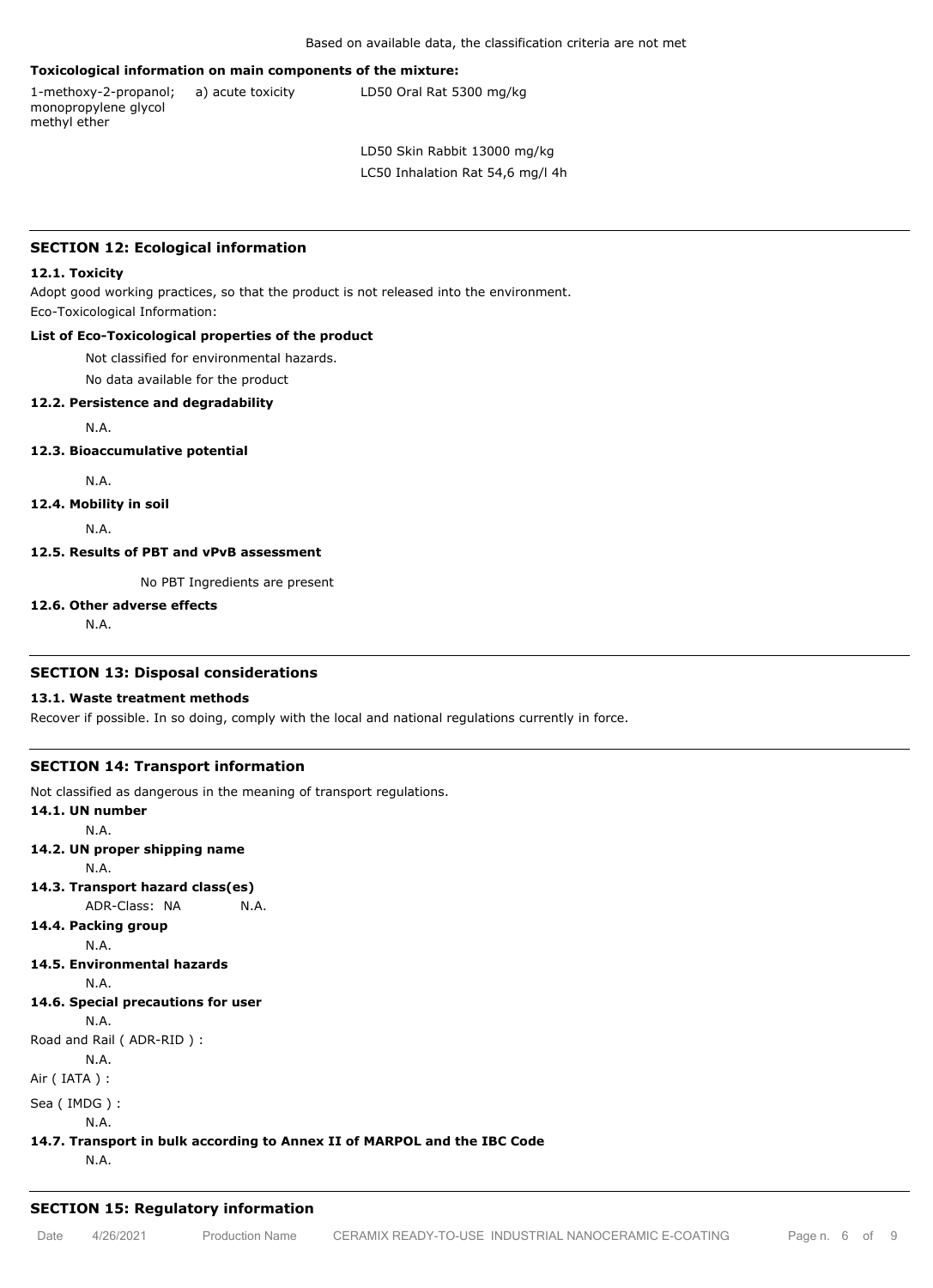#### **15.1. Safety, health and environmental regulations/legislation specific for the substance or mixture**

Dir. 98/24/EC (Risks related to chemical agents at work) Dir. 2000/39/EC (Occupational exposure limit values) Regulation (EC) n. 1907/2006 (REACH) Regulation (EC) n. 1272/2008 (CLP) Regulation (EC) n. 790/2009 (ATP 1 CLP) and (EU) n. 758/2013 Regulation (EU) n. 286/2011 (ATP 2 CLP) Regulation (EU) n. 618/2012 (ATP 3 CLP) Regulation (EU) n. 487/2013 (ATP 4 CLP) Regulation (EU) n. 944/2013 (ATP 5 CLP) Regulation (EU) n. 605/2014 (ATP 6 CLP) Regulation (EU) n. 2015/1221 (ATP 7 CLP) Regulation (EU) n. 2016/918 (ATP 8 CLP) Regulation (EU) n. 2016/1179 (ATP 9 CLP) Regulation (EU) n. 2017/776 (ATP 10 CLP) Regulation (EU) n. 2018/669 (ATP 11 CLP) Regulation (EU) n. 2018/1480 (ATP 13 CLP) Regulation (EU) n. 2019/521 (ATP 12 CLP) Regulation (EU) 2015/830 Restrictions related to the product or the substances contained according to Annex XVII Regulation (EC) 1907/2006 (REACH) and subsequent modifications: Restrictions related to the product: 3, 40

Restrictions related to the substances contained: None

Provisions related to directive EU 2012/18 (Seveso III):

N.A.

## **Regulation (EU) No 649/2012 (PIC regulation)**

No substances listed

German Water Hazard Class.

Class 3: extremely hazardous.

SVHC Substances:

No data available

#### **15.2. Chemical safety assessment**

No Chemical Safety Assessment has been carried out for the mixture.

# **SECTION 16: Other information**

| Code       | <b>Description</b>                 |                                                                |  |  |
|------------|------------------------------------|----------------------------------------------------------------|--|--|
| H226       | Flammable liquid and vapour.       |                                                                |  |  |
| H302       | Harmful if swallowed.              |                                                                |  |  |
| H315       | Causes skin irritation.            |                                                                |  |  |
| H318       | Causes serious eye damage.         |                                                                |  |  |
| H319       | Causes serious eye irritation.     |                                                                |  |  |
| H335       | May cause respiratory irritation.  |                                                                |  |  |
| H336       | May cause drowsiness or dizziness. |                                                                |  |  |
| Code       | Hazard class and hazard category   | <b>Description</b>                                             |  |  |
| 2.6/3      | Flam. Lig. 3                       | Flammable liquid, Category 3                                   |  |  |
| 3.1/4/Oral | Acute Tox. 4                       | Acute toxicity (oral), Category 4                              |  |  |
| 3.2/2      | Skin Irrit. 2                      | Skin irritation, Category 2                                    |  |  |
| 3.3/1      | Eye Dam. 1                         | Serious eye damage, Category 1                                 |  |  |
| 3.3/2      | Eye Irrit. 2                       | Eye irritation, Category 2                                     |  |  |
| 3.8/3      | STOT SE 3                          | Specific target organ toxicity $-$ single exposure, Category 3 |  |  |

**Classification and procedure used to derive the classification for mixtures according to Regulation (EC) 1272/2008 [CLP]:**

**Classification according to Regulation Classification procedure (EC) Nr. 1272/2008** 3.3/2 Calculation method

This document was prepared by a competent person who has received appropriate training.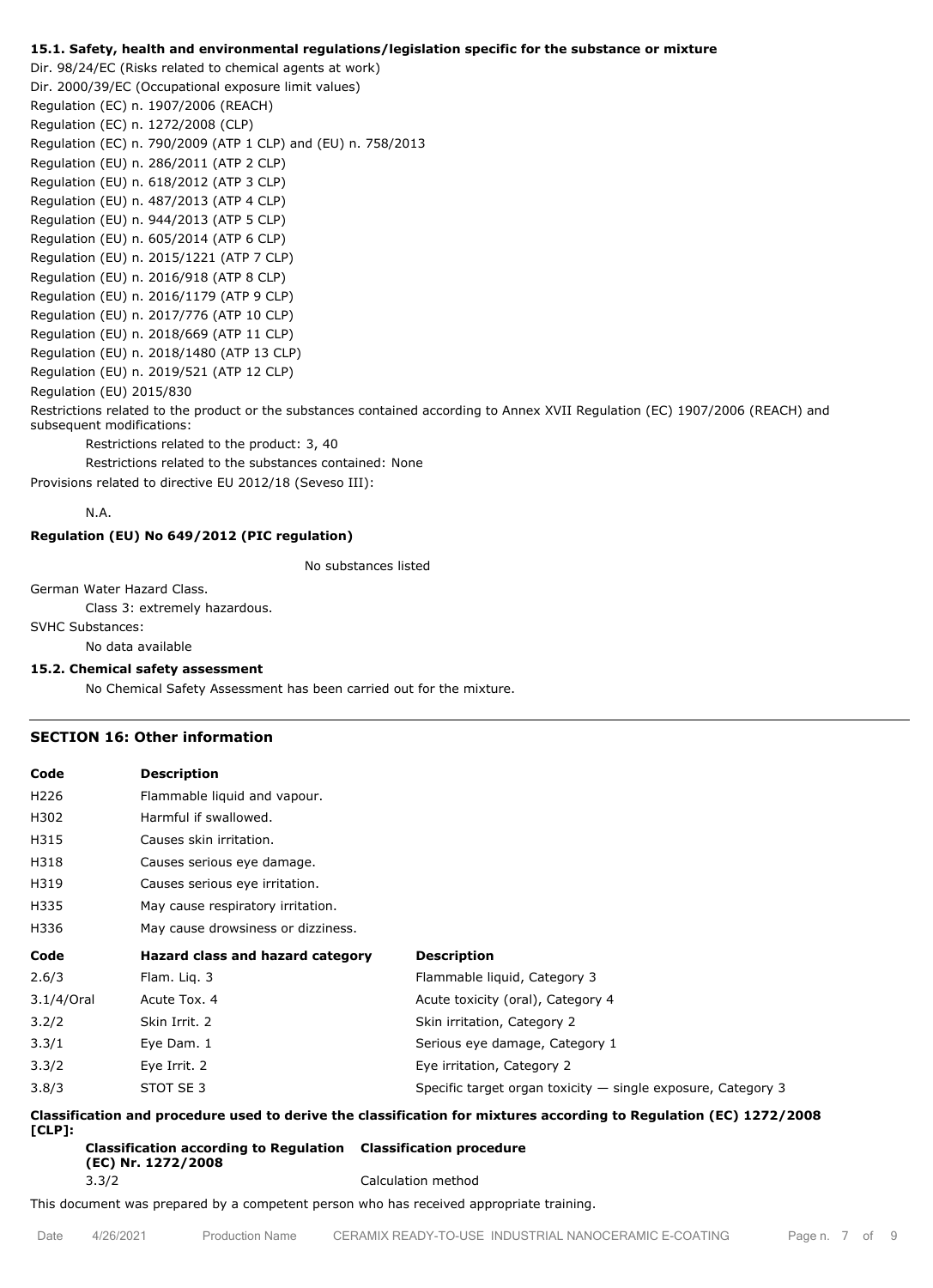Main bibliographic sources:

ECDIN - Environmental Chemicals Data and Information Network - Joint Research Centre, Commission of the European Communities

SAX's DANGEROUS PROPERTIES OF INDUSTRIAL MATERIALS - Eight Edition - Van Nostrand Reinold

The information contained herein is based on our state of knowledge at the above-specified date. It refers solely to the product indicated and constitutes no guarantee of particular quality.

It is the duty of the user to ensure that this information is appropriate and complete with respect to the specific use intended.

This MSDS cancels and replaces any preceding release.

Legend to abbreviations and acronyms used in the safety data sheet:

ACGIH: American Conference of Governmental Industrial Hygienists

ADR: European Agreement concerning the International Carriage of Dangerous Goods by Road.

AND: European Agreement concerning the International Carriage of Dangerous Goods by Inland Waterways

ATE: Acute Toxicity Estimate

ATEmix: Acute toxicity Estimate (Mixtures)

BCF: Biological Concentration Factor

BEI: Biological Exposure Index

BOD: Biochemical Oxygen Demand

CAS: Chemical Abstracts Service (division of the American Chemical Society).

CAV: Poison Center

CE: European Community

CLP: Classification, Labeling, Packaging.

CMR: Carcinogenic, Mutagenic and Reprotoxic

COD: Chemical Oxygen Demand

COV: Volatile Organic Compound

CSA: Chemical Safety Assessment

CSR: Chemical Safety Report

DMEL: Derived Minimal Effect Level

DNEL: Derived No Effect Level.

DPD: Dangerous Preparations Directive

DSD: Dangerous Substances Directive

EC50: Half Maximal Effective Concentration

ECHA: European Chemicals Agency

EINECS: European Inventory of Existing Commercial Chemical Substances.

ES: Exposure Scenario

GefStoffVO: Ordinance on Hazardous Substances, Germany.

GHS: Globally Harmonized System of Classification and Labeling of Chemicals.

IARC: International Agency for Research on Cancer

IATA: International Air Transport Association.

IATA-DGR: Dangerous Goods Regulation by the "International Air Transport Association" (IATA).

IC50: half maximal inhibitory concentration

ICAO: International Civil Aviation Organization.

ICAO-TI: Technical Instructions by the "International Civil Aviation Organization" (ICAO).

IMDG: International Maritime Code for Dangerous Goods.

INCI: International Nomenclature of Cosmetic Ingredients.

IRCCS: Scientific Institute for Research, Hospitalization and Health Care

KAFH: KAFH

KSt: Explosion coefficient.

LC50: Lethal concentration, for 50 percent of test population.

LD50: Lethal dose, for 50 percent of test population.

LDLo: Leathal Dose Low

N.A.: Not Applicable

N/A: Not Applicable

N/D: Not defined/ Not available

NA: Not available

NIOSH: National Institute for Occupational Safety and Health

NOAEL: No Observed Adverse Effect Level

OSHA: Occupational Safety and Health Administration.

PBT: Persistent, Bioaccumulative and Toxic

PGK: Packaging Instruction

PNEC: Predicted No Effect Concentration.

PSG: Passengers

RID: Regulation Concerning the International Transport of Dangerous Goods by Rail.